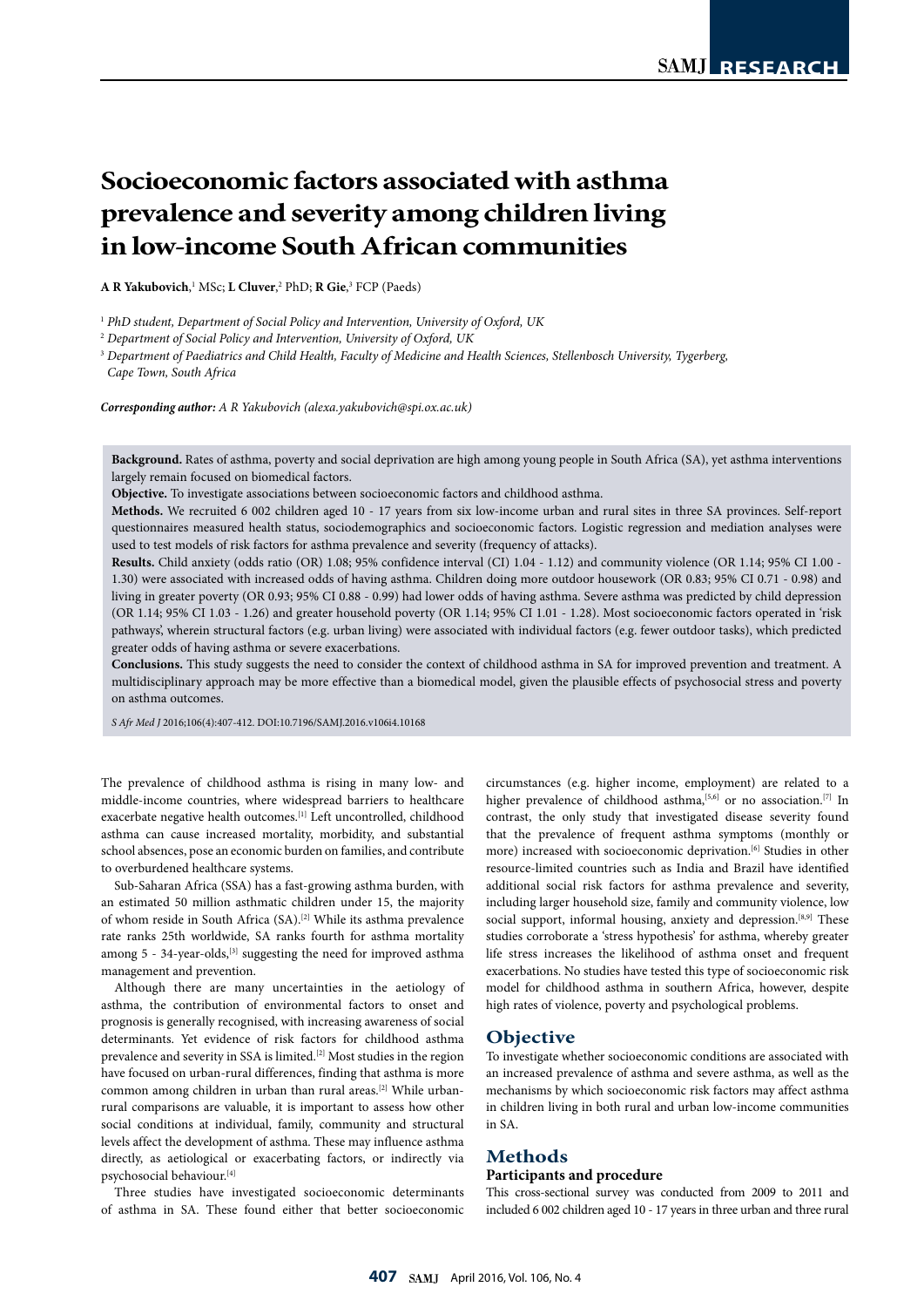low-income health districts in Mpumalanga, KwaZulu-Natal, and Western Cape provinces, SA. Census enumeration areas were randomly selected from these districts and, using doorto-door household sampling, one child was randomly selected from every household with a child aged 10 - 17 years. Additionally, in KwaZulu-Natal each child's primary caregiver was also interviewed to validate the questionnaires used to investigate children's self-reports of asthma, as detailed below.

Children and their primary caregivers voluntarily provided informed consent. Interviewers trained to work with vulnerable children administered a 1-hour questionnaire with standardised measures in the participant's language of choice. Confidentiality was maintained except when children were at risk for significant harm or requested assistance, in which case referrals were made to health and social services. Ethics approval for the study was received from the universities of Oxford (SSD/CUREC2/09-52), Cape Town (389/2009) and KwaZulu-Natal (HSS/0254/09), the SA Department of Social Development, and provincial departments of health and education.

## **Outcomes**

**Asthma prevalence.** Asthma was defined as a positive response to the question: 'In the past year, have you had asthma?' As no asthma questionnaire has been validated with children in SA, this measure was checked by symptom corroboration, caregiver and child report triangulation, and a family history of asthma.

**Severe asthma prevalence.** Participants who experienced more than one asthma attack per month were classified as having severe asthma. $^{[10]}$  To improve recall accuracy, participants reported the number of asthma attacks experienced in the past month rather than the past year.

## **Child factors**

**Sociodemographic measures** included gender, age, and urban/rural location.

**Indoor and outdoor household tasks.** The Multidimensional Assessment of Caring  $\operatorname{Activities}^{[11]}$  was adapted to include common tasks identified by SA children during piloting. Outdoor tasks were working with crops or animals, fetching water, and collecting firewood or making fires. Indoor tasks were cooking for others, washing other people's clothes, and cleaning the home.

**Psychological stress.** Anxiety symptoms were measured using an abbreviated version of the Revised Children's Manifest Anxiety Scale,<sup>[12]</sup> validated locally. Depressive symptoms were measured using the 10-item Child Depression Inventory Short Form. [13]

## **Family factors**

**Household size.** Participants drew a map of their dwelling and identified each person who slept there at least four nights per week.

**Domestic conflict and abuse** were measured using UNICEF items for SSA.<sup>[14]</sup> Participants indicated whether they had experienced physical abuse (slapped, punched or hit), emotional abuse (threatened or insulted), family conflict (verbal violence between adults), or domestic violence (physical violence between adults) in the home in the past week.

## **Community factors**

**Community violence** was assessed using the Child Exposure to Community Violence Checklist,<sup>[15]</sup> adapted to reflect the most

#### **Table 1. Characteristics of the children studied**

|                                                                    |                     |              | Non-severe | <b>Severe</b> |
|--------------------------------------------------------------------|---------------------|--------------|------------|---------------|
|                                                                    | <b>Total sample</b> | No asthma    | asthma     | asthma        |
|                                                                    | $(N=6002)$          | $(N=5 663)$  | $(N=224)$  | $(N=115)$     |
| Child factors                                                      |                     |              |            |               |
| Age (years), mean (SD)                                             | 13.50(2.2)          | 13.5(2.2)    | 13.6(2.2)  | 13.07(2.2)    |
| Gender, n (%)                                                      |                     |              |            |               |
| Female                                                             | 3 332 (55.6)        | 3 134 (94.1) | 103(3.5)   | 76 (2.4)      |
| Male                                                               | 2 658 (44.4)        | 2 518 (94.7) | 79 (3.8)   | 39(1.5)       |
| Number of outdoor tasks per<br>week (past month), mean (SD)        | 0.9(0.9)            | 0.9(0.9)     | 0.7(0.8)   | 0.9(0.9)      |
| Number of indoor tasks per<br>week (past month), mean (SD)         | 1.8(1.0)            | 1.8(1.0)     | 1.7(0.9)   | 1.8(0.9)      |
| Depressive symptoms (out of 20),<br>mean(SD)                       | 1.4(2.2)            | 1.4(2.2)     | 1.7(2.3)   | 2.5(3.2)      |
| Anxiety symptoms (out of 14),<br>mean (SD)                         | 3.8(3.5)            | 3.7(3.4)     | 4.4(3.6)   | 5.2(4.0)      |
| Family factors                                                     |                     |              |            |               |
| Household size, mean (SD)                                          | 5.5(2.5)            | 5.5(2.6)     | 5.3(2.4)   | 5.3(2.2)      |
| Domestic conflict, $n$ (%)                                         |                     |              |            |               |
| Yes                                                                | 1 907 (31.9)        | 1775(93.1)   | 68 (4.6)   | 41(2.3)       |
| N <sub>o</sub>                                                     | 4066(68.1)          | 3 859 (94.9) | 115(3.2)   | 74 (1.9)      |
| Community factors                                                  |                     |              |            |               |
| Perceived social support (out<br>of 42), mean $(SD)$               | 23.6(7.9)           | 23.5(7.8)    | 24.6(7.5)  | 23.5(8.7)     |
| Number of events of<br>community violence (out of 4),<br>mean (SD) | 0.8(1.0)            | 0.8(1.0)     | 1.0(1.1)   | 1.0(1.1)      |
| Structural factors                                                 |                     |              |            |               |
| Location, $n$ $(\%)$                                               |                     |              |            |               |
| Urban                                                              | 2 989 (49.9)        | 2 792 (93.4) | 118(4.6)   | 59 (2.0)      |
| Rural                                                              | 3001(50.1)          | 2 860 (95.3) | 64(2.7)    | 55 $(2.0)$    |
| Province, $n$ (%)                                                  |                     |              |            |               |
| KwaZulu-Natal                                                      | 2000(33.3)          | 1890(94.5)   | 64 (3.2)   | 45 (2.3)      |
| Mpumalanga                                                         | 1 999 (33.3)        | 1 888 (94.7) | 51(3.8)    | 27(1.5)       |
| Western Cape                                                       | 1 999 (33.3)        | 1 873 (93.8) | 67(4.1)    | 42(2.1)       |
| Housing, $n$ $(\%)$                                                |                     |              |            |               |
| Informal                                                           | 1 584 (27.2)        | 1 496 (94.4) | 47(3.8)    | 29(1.8)       |
| Formal                                                             | 4 232 (72.8)        | 3 988 (94.2) | 132(3.8)   | 82(2.0)       |
| Number of unavailable basic<br>necessities (out of 8), mean (SD)   | 2.3(2.3)            | 2.3(2.3)     | 1.9(2.2)   | 2.6(2.3)      |
| Number of employed people in<br>household, mean (SD)               | 0.9(0.9)            | 0.9(0.9)     | 1.0(0.9)   | 0.9(0.8)      |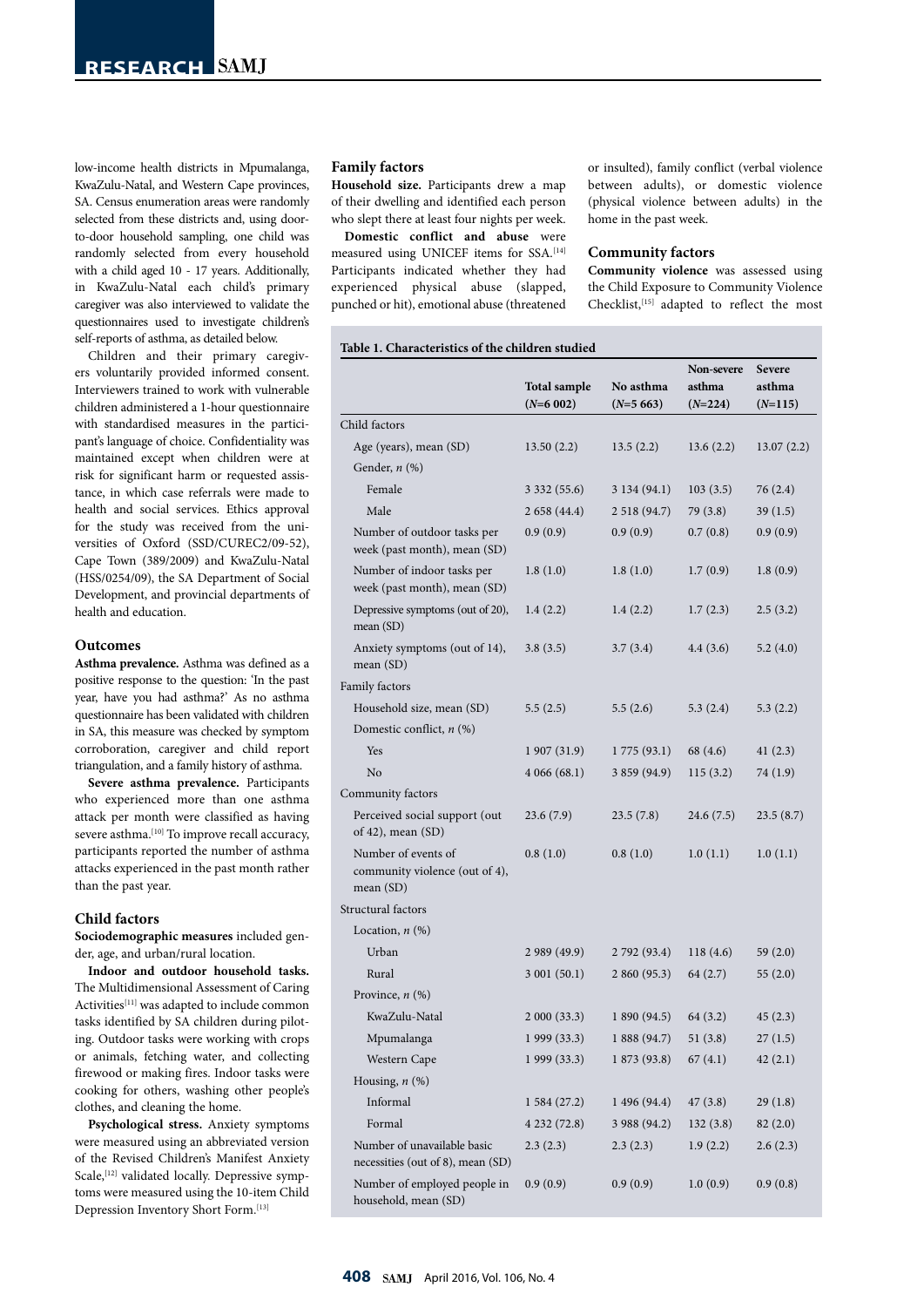common violent experiences for SA children. Participants indicated whether they had ever been assaulted or robbed or witnessed a stabbing or shooting.

**Social support** was measured using the standardised Social Support Scale.<sup>[16]</sup> Participants reported personal, material, and emotional support from caregivers, siblings, school teachers/principals, religious leaders, best friends and close friends.

#### **Structural factors**

**Housing type** was measured using census distinctions and categorised as 'informal' (shack) or 'formal' (all else).

**Household employment** was determined using the household maps as the number of employed people sleeping in the home.

**Household poverty** was measured by reported access to the nationally identified top eight socially perceived necessities for SA children.[17] Necessities were three daily meals, money for school fees, school uniform, doctor visits and required medicines, clothes to keep warm and dry, school equipment, everyday toiletries, and more than one pair of shoes.

### **Analyses**

Analyses were executed in four phases in IBM SPSS 21.0. First, we evaluated the preliminary validity of our asthma measure: child self-report of asthma was crosstabulated with asthma symptoms, caregiver report of the child's asthma, and caregiver self-report of asthma.

Second, models of risk factors were built empirically in two steps. In step 1, each asthma outcome was logistically regressed onto each potential risk factor, controlling for sociodemographic factors (age, gender, province, urban/rural location). Subsequently, variables that were statistically significant in step 1 were included in a hierarchical logistic regression for each outcome. We also decided a priori to include household poverty in both models as a proxy for socioeconomic status, which has shown a mixed association with asthma that may indicate that it depends on the presence of other factors.<sup>[6-8]</sup> For each asthma outcome, variables were entered into the model as follows to assess the contribution of each conceptual set: (*i*) sociodemographic factors; (*ii*) structural factors; (*iii*) community factors; (*iv*) family factors; and (*v*) child factors.

Finally, mediation analyses were conducted to test whether structural risk factors operated in 'risk pathways' with individual-level risk factors acting as mediators for each asthma outcome. Indirect effects were assessed using the PROCESS macro in SPSS,<sup>[18]</sup> which produces 95% bias-corrected confidence intervals by bootstrapping (random resampling with

replacement). Mediation analyses controlled for all variables in the relevant risk model. Mediators were tested simultaneously where applicable to evaluate the relative importance of each. Where *k* exogenous variables were proposed, analyses were conducted *k* times to estimate each indirect effect.

## **Results**

As shown in Table 1, the average age of the 6 002 children studied was 13.5 (standard deviation (SD) 2.18) years. The prevalence of asthma was 5.8%, with 38.7% of asthmatic participants experiencing severe forms of the disease (more than monthly attacks). Participants were split roughly equally between urban (*n*=2 991) and rural (*n*=3 007) areas and lacked on average 2.27 (SD 2.32) basic necessities, with 67.8% lacking at least one.

### **Characteristics of asthma self-report**

Child self-report of asthma was crosstabulated with typical asthma symptoms, caregiver report of the child's asthma, and biological history of asthma. A persistent cough (*p*<0.001), cough with sputum production (*p*<0.001), caregiver report of asthma (*p*<0.001), and biological caregivers' self-reported asthma (*p*<0.001) were strongly related to the child's self-reported asthma. Agreement between caregivers and children was 94.1% (*κ*=0.416, *p*<0.001). In contrast, non-biological caregivers' self-report of asthma was not associated with child selfreport of asthma (*p*>0.05).

## **Preliminary model building**

Independent multiple logistic regressions were run to determine which social conditions were significantly related to asthma and severe asthma, controlling for age, gender, province and urban/rural location (Table 2). Social factors associated with higher asthma prevalence in this preliminary stage were performing fewer outdoor tasks, greater depressive and anxiety

#### **Table 2. Independent associations between hypothesised risk factors and the prevalence of asthma and severe asthma**

|                                              | Asthma:                      | Severe asthma:                    |
|----------------------------------------------|------------------------------|-----------------------------------|
|                                              | Adjusted OR (95% CI)*        | Adjusted OR (95% CI) <sup>†</sup> |
| Child factors                                |                              |                                   |
| Age                                          | $0.98(0.93 - 1.03)$          | $0.89(0.79 - 0.99)^*$             |
| Female gender                                | $1.14(0.91 - 1.42)$          | $1.50(0.91 - 2.45)$               |
| Outdoor household tasks per week             | $0.85(0.73-0.99)^{\ddagger}$ | $1.26(0.93 - 1.72)$               |
| Indoor household tasks per week              | $0.91(0.80 - 1.04)$          | $0.91(0.56 - 1.47)$               |
| Depressive symptoms                          | $1.10(1.05 - 1.15)^5$        | $1.16$ (1.05 - 1.28) <sup>§</sup> |
| Anxiety symptoms                             | $1.10 (1.06 - 1.13)^5$       | $1.07(1.00 - 1.15)$               |
| Family factors                               |                              |                                   |
| Household size                               | $0.97(0.93 - 1.02)$          | $0.97(0.87 - 1.08)$               |
| Domestic conflict/abuse (weekly)             | $1.45 (1.14 - 1.84)^{6}$     | $1.10(0.65 - 1.88)$               |
| Community factors                            |                              |                                   |
| Social support                               | $1.01(0.99 - 1.02)$          | $0.99(0.96 - 1.02)$               |
| Events of community violence                 | $1.24$ $(1.10 - 1.41)^5$     | $1.20(0.90 - 1.60)$               |
| Structural factors                           |                              |                                   |
| Urban location (referent: rural<br>location) | $1.43 (1.14 - 1.78)^{6}$     | $0.55(0.34 - 0.90)^{\ddagger}$    |
| Province (referent: Western Cape):           |                              |                                   |
| KwaZulu-Natal                                | $0.89(0.68 - 1.16)$          | $1.10(0.63 - 1.91)$               |
| Mpumalanga                                   | $0.85(0.65 - 1.11)$          | $0.88$ $(0.47 - 1.64)$            |
| Informal housing                             | $0.77(0.57 - 1.03)$          | $1.02$ (0.55 - 1.89)              |
| Unavailable basic necessities                | $0.97(0.92 - 1.02)$          | $1.17(1.04 - 1.31)^{*}$           |
| Employed people in household                 | $1.04(0.92 - 1.19)$          | $0.83(0.62 - 1.11)$               |

\* Outcome variable is childhood asthma (*n*=5 990). ORs were adjusted for age, gender, province and urban-rural location. Statistically significant risk/protective factors are in bold font.

\*Outcome variable is severe asthma, including only participants who self-reported asthma (n=339). ORs were adjusted for age,<br>gender, province and urban-rural location. Statistically significant risk/protective factors are ‡ *p*<0.05.

§ *p*<0.01. ¶ *p*<0.001.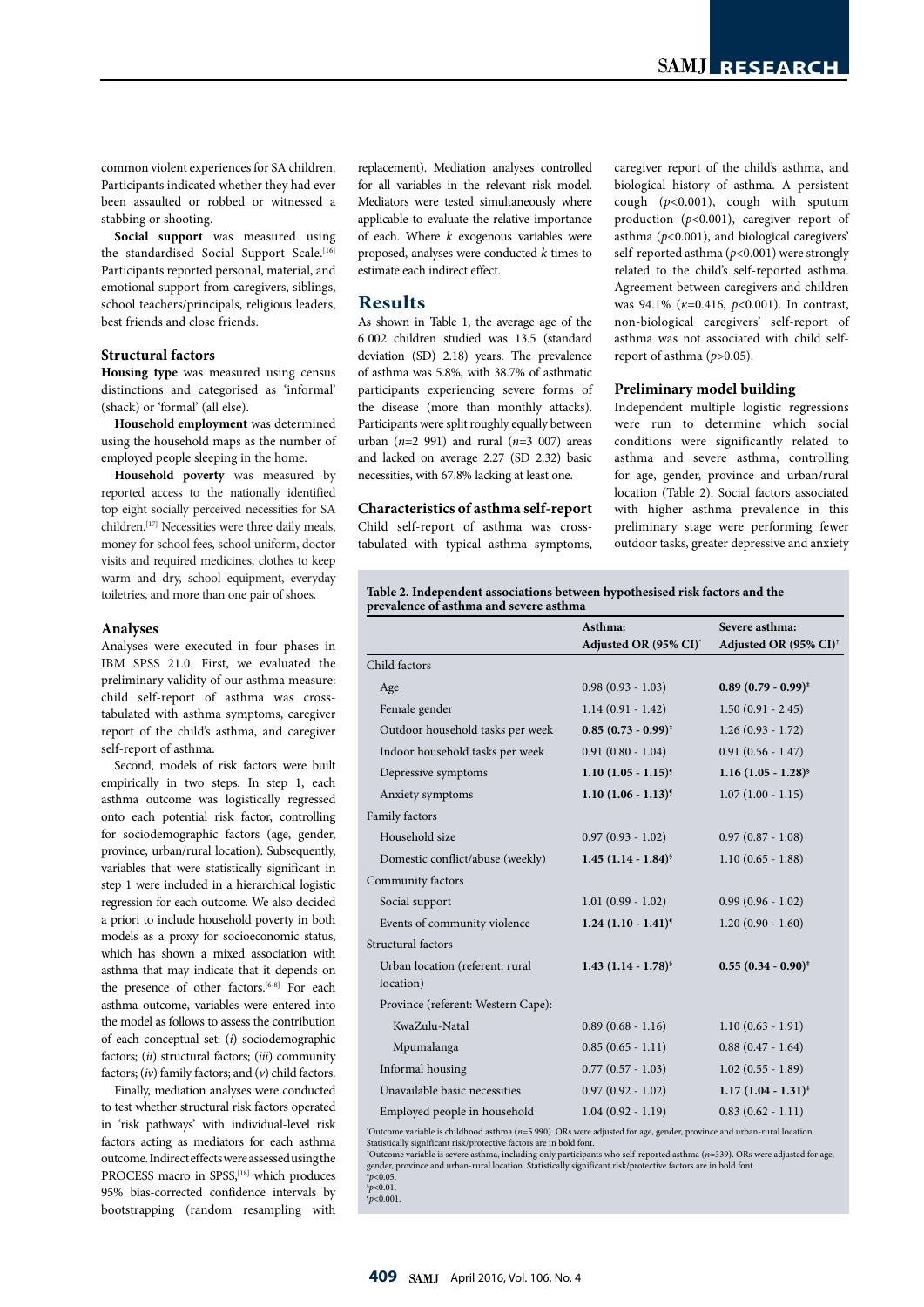symptoms, domestic conflict/abuse, greater community violence, and living in urban areas. Preliminary factors related to a higher prevalence of severe asthma were younger age, more depressive symptoms, rural living, and greater household poverty.

## **Final risk models**

Statistically significant factors and sociodemographic covariates were entered into a hierarchical logistic regression for asthma and severe asthma, with household poverty included as a proxy for socioeconomic status.

#### **Asthma prevalence**

The final model for asthma prevalence (Table 3) significantly fit the data (*p*<0.001), with each set of factors improving model fit. Less frequent performance of outdoor tasks (odds ratio (OR) 0.83), less severe household poverty (OR 0.93), greater community violence (OR 1.14), and greater anxiety (OR 1.08) were associated with an increased prevalence of asthma among participants. Both domestic conflict/abuse and urban living became non-significant when more proximal social factors were added to the model, suggesting that these factors may instead have indirect effects on asthma prevalence. Household poverty became statistically significant in the final step, suggesting that its effect on asthma prevalence is part of a suppression effect (i.e. it is dependent on the presence of another factor).

#### **Severe asthma prevalence**

The final model for severe asthma prevalence (Table 4) significantly fit the data (*p*<0.001), with each set of factors improving fit. Factors associated with higher prevalence of severe asthma were younger age (OR 0.87), greater household poverty (OR 1.14), and greater depressive symptoms (OR 1.14).

#### **Mediation analyses**

Mediation analyses were conducted to evaluate whether structural risk factors affected asthma outcomes via individuallevel factors (Fig. 1).

#### **Asthma prevalence**

Panel A in Fig. 1 summarises three mediation analyses that estimated the indirect effects of urban location and domestic conflict/abuse on asthma prevalence. Living in urban areas was associated with a higher asthma prevalence via greater community violence and greater anxiety. However, the effect was very small (*B*=0.004). Participants living in urban areas additionally performed fewer outdoor tasks, which was also associated with higher rates

**Table 3. Summary of hierarchical logistic regression examining risk factors associated with asthma prevalence**

| Model                                                                                                                                   | Step $\chi^2$        | Model $\chi^2$     | Nagelkerke $R^2$    |
|-----------------------------------------------------------------------------------------------------------------------------------------|----------------------|--------------------|---------------------|
| Step 1: Demographic covariates                                                                                                          | $13.23^+$            | $13.23^+$          | 0.01                |
| Step 2: Structural factors                                                                                                              | 1.45                 | $14.69*$           | 0.01                |
| Step 3: Community factors                                                                                                               | $12.50^{\circ}$      | $27.18^{\circ}$    | 0.01                |
| Step 4: Family factors                                                                                                                  | $7.16*$              | 34.35              | 0.02                |
| Step 5: Child factors                                                                                                                   | $32.14^{\circ}$      | 66.49 <sup>§</sup> | 0.03                |
| Final model (including all associated risk and protective factors and covariates):*                                                     |                      |                    |                     |
| Variable                                                                                                                                | B                    | <b>SE</b>          | OR (95% CI)         |
| Age                                                                                                                                     | $-0.05$              | 0.03               | $0.95(0.91 - 1.00)$ |
| Female gender                                                                                                                           | 0.10                 | 0.12               | $1.10(0.88 - 1.38)$ |
| Urban location                                                                                                                          | 0.20                 | 0.13               | $1.23(0.95 - 1.58)$ |
| Province (referent: Western Cape)                                                                                                       |                      |                    |                     |
| KwaZulu-Natal                                                                                                                           | 0.24                 | 0.17               | $1.28(0.92 - 1.78)$ |
| Mpumalanga                                                                                                                              | $-0.11$              | 0.16               | $0.90(0.65 - 1.23)$ |
| Household poverty                                                                                                                       | $-0.07$ <sup>†</sup> | 0.03               | $0.93(0.88 - 0.99)$ |
| <b>Community violence</b>                                                                                                               | $0.13^+$             | 0.07               | $1.14(1.00 - 1.30)$ |
| Domestic conflict/abuse                                                                                                                 | 0.22                 | 0.13               | $1.25(0.97 - 1.60)$ |
| Outdoor household tasks                                                                                                                 | $-0.18^{\dagger}$    | 0.08               | $0.83(0.71 - 0.98)$ |
| Depressive symptoms                                                                                                                     | 0.05                 | 0.03               | $1.05(0.99 - 1.10)$ |
| <b>Anxiety symptoms</b>                                                                                                                 | $0.08^{\circ}$       | 0.02               | $1.08(1.04 - 1.12)$ |
| 'Outcome variable is childhood asthma (n=5 933). Constant: B=-2.66. Statistically significant risk/protective factors are in bold font. |                      |                    |                     |

Outcome variable is childhood asthma (*n*=5 933). Constant: *<sup>B</sup>*=–2.66. Statistically significant risk/protective factors are in bold font. †  $p_{p}$   $\leq 0.05$ ‡ *p*<0.01.

§ *p*<0.001.

## **Table 4. Summary of hierarchical logistic regression examining risk factors associated with severe asthma prevalence**

| Model                          | Step $\chi^2$     |                   | Model $\chi^2$ Nagelkerke $R^2$ |
|--------------------------------|-------------------|-------------------|---------------------------------|
| Step 1: Demographic covariates | $13.09^{\dagger}$ | $13.09^{\dagger}$ | 0.06                            |
| Step 2: Structural factors     | $7.03^{\ddagger}$ | $20.12^*$         | 0.09                            |
| Step 3: Child factors          | $6.16^{\ddagger}$ | 26.27             | 0.12                            |
| .<br>$-1$<br>.                 |                   |                   |                                 |

**Final model (including all associated risk and protective factors and covariates):\***

| Variable                          | B                    | <b>SE</b> | OR (95% CI)         |
|-----------------------------------|----------------------|-----------|---------------------|
| Age                               | $-0.14$ <sup>†</sup> | 0.06      | $0.87(0.78 - 0.98)$ |
| Female gender                     | 0.31                 | 0.26      | $1.36(0.82 - 2.26)$ |
| Urban location                    | $-0.50$              | 0.26      | $0.61(0.36 - 1.01)$ |
| Province (referent: Western Cape) |                      |           |                     |
| KwaZulu-Natal                     | 0.63                 | 0.33      | $1.87(0.98 - 3.57)$ |
| Mpumalanga                        | 0.12                 | 0.33      | $1.12(0.59 - 2.15)$ |
| <b>Household poverty</b>          | $0.13^{\dagger}$     | 0.06      | $1.14(1.01 - 1.28)$ |
| Depressive symptoms               | $0.13^+$             | 0.05      | $1.14(1.03 - 1.26)$ |

*\** Only participants who self-reported asthma were included in analyses (*n*=302). Outcome variable is severe asthma. Constant: *B*=0.69. Statistically significant risk/protective factors are in bold fon

† *p*<0.05.

‡ *p*<0.01. § *p*<0.001.

of asthma (*B*=0.16). Participants exposed to domestic conflict/abuse had greater levels of anxiety, which in turn was associated with higher asthma prevalence (*B*=0.05).

Panel B shows that, although overall greater household poverty was associated with lower asthma prevalence, poverty *indirectly* influenced childhood asthma in two con-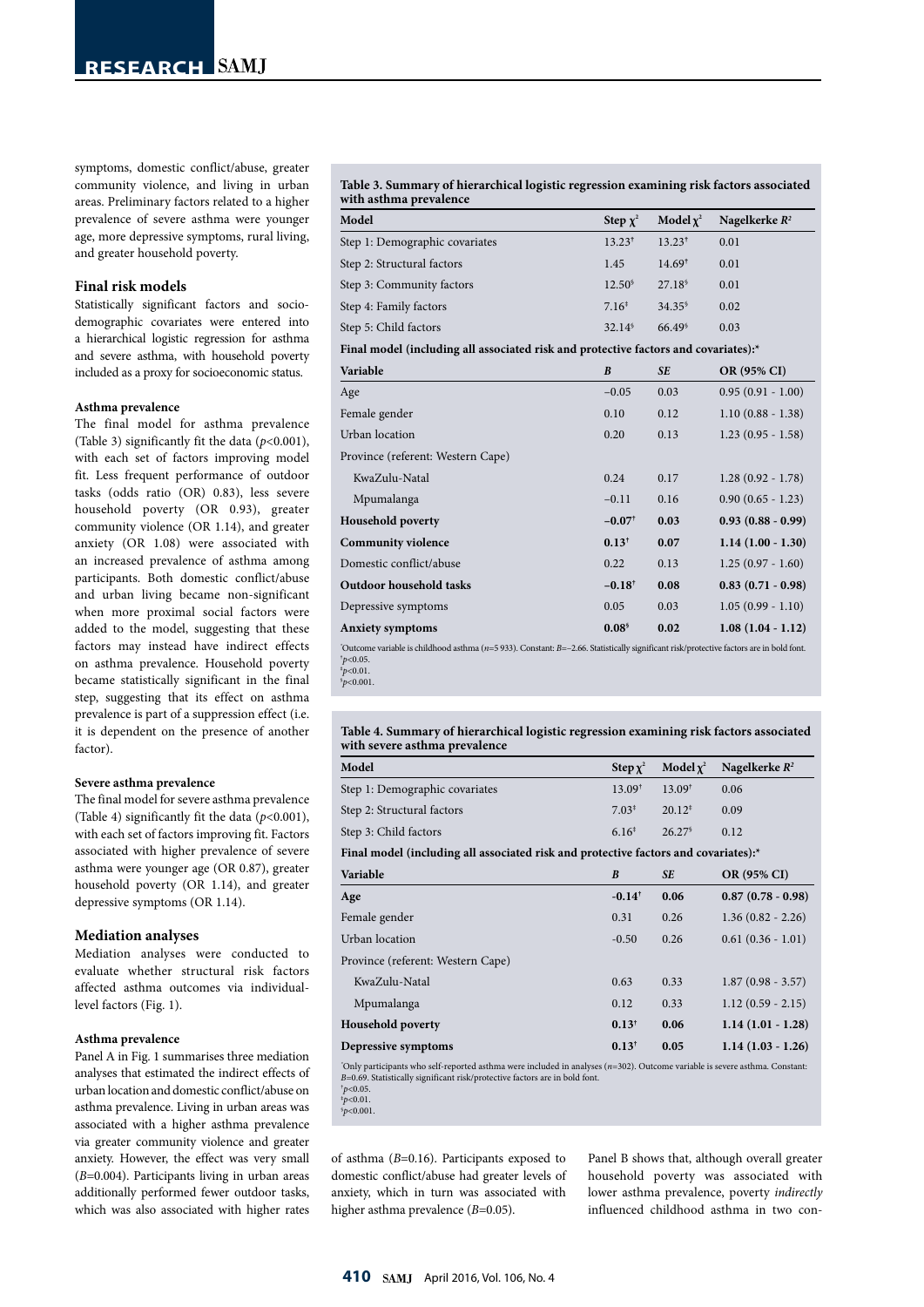

*Fig. 1. Mediation models tested for asthma and severe asthma prevalence. Effect sizes (*B*) are unstandardised. CIs are bias-corrected and based on 5 000 bootstrap samples. Mediation analyses shown in panels A and B controlled for all variables in the final model for asthma prevalence (Table 3),*  n*=5 933. Mediation analysis shown in panel C controlled for all variables in the final model for severe asthma prevalence (Table 4),* n*=302. (NS = not significant.)*

trasting ways. Participants living in more severely impoverished households tended to perform more outdoor tasks, which was related to lower asthma prevalence (*B*=–0.01). But simultaneously more severe poverty was associated with greater child anxiety, which was related to higher asthma prevalence ( $B=0.01$ ).

#### **Severe asthma prevalence**

Household poverty was associated with greater child depression, which in turn was related to a higher prevalence of severe asthma (*B*=0.03).

## **Discussion**

This study is the first large-scale investigation of socioeconomic risk factors for childhood asthma prevalence and severity in both rural

and urban SA. Hierarchical modelling with additional social risk factors suggested that urban living does not *directly* affect asthma. Instead, greater community violence, greater anxiety, lower household poverty, and performing less outdoor housework (e.g. tending to crops and/or animals) were uniquely associated with greater prevalence rates of childhood asthma. Urban living, in contrast, affected greater asthma prevalence *indirectly* via at least two risk pathways: (*i*) decreased time on outdoor tasks; and (*ii*) greater community violence and anxiety.

These findings support previous studies examining pathways between higher rates of asthma and more urbanised lifestyles, which entail less agricultural activity and so less protective microbial exposure.[8] The higher prevalence of asthma observed among children with less outdoor work and living in urban communities may also reflect the risks of longer exposure to indoor allergens and irritants (e.g. environmental tobacco smoke). Additionally, our results support a psychosocial pathway to asthma that begins in violenceconcentrated urban areas. This 'stress model' is further suggested by the finding that domestic conflict is associated with increased anxiety and in turn higher asthma prevalence. Indeed a systematic review of prospective cohort studies found that in addition to being a product of asthma, psychosocial stress contributes to asthma onset and prognosis.<sup>[19]</sup>

While worldwide the relationship between socioeconomic status and childhood asthma is mixed, two of three SA studies found that greater socioeconomic deprivation is associated with lower childhood asthma rates.[5,6] This study supports this conclusion, finding that more severe household poverty was associated with lower asthma prevalence. Mediation analysis revealed a more complex story: living in more severely impoverished households was associated with more outdoor housework and in turn *lower* odds of having asthma; however, it was also associated with greater anxiety and in turn *higher* odds of having asthma. The first indirect effect is congruent with cross-sectional evidence that more urbanised lifestyles – an asthma risk factor – are associated with higher socioeconomic status.[8] The latter, positive indirect effect suggests that living in more severe poverty still confers indirect risks for asthma via increased stress.

However, among asthmatic children, severe asthma (more than monthly asthma attacks) had different risk pathways. Greater household poverty was associated with having severe asthma – consistent with evidence from both high- and low-income countries that lower socioeconomic status is associated with greater asthma severity.<sup>[6]</sup> Moreover, congruent with evidence from high-income countries<sup>[20]</sup> but previously untested in SSA, this effect was mediated by having more severe depressive symptoms – suggesting that psychosocial stress exacerbates asthma severity in addition to contributing to onset.

#### **Study limitations**

This study has several limitations. Owing to the lack of complex models tested for childhood asthma in SSA, the current models were empirically created. Confirmatory, longitudinal research is needed to evaluate the social risk factors implicated before sound policy decisions can be made. Additionally, early life, biological,